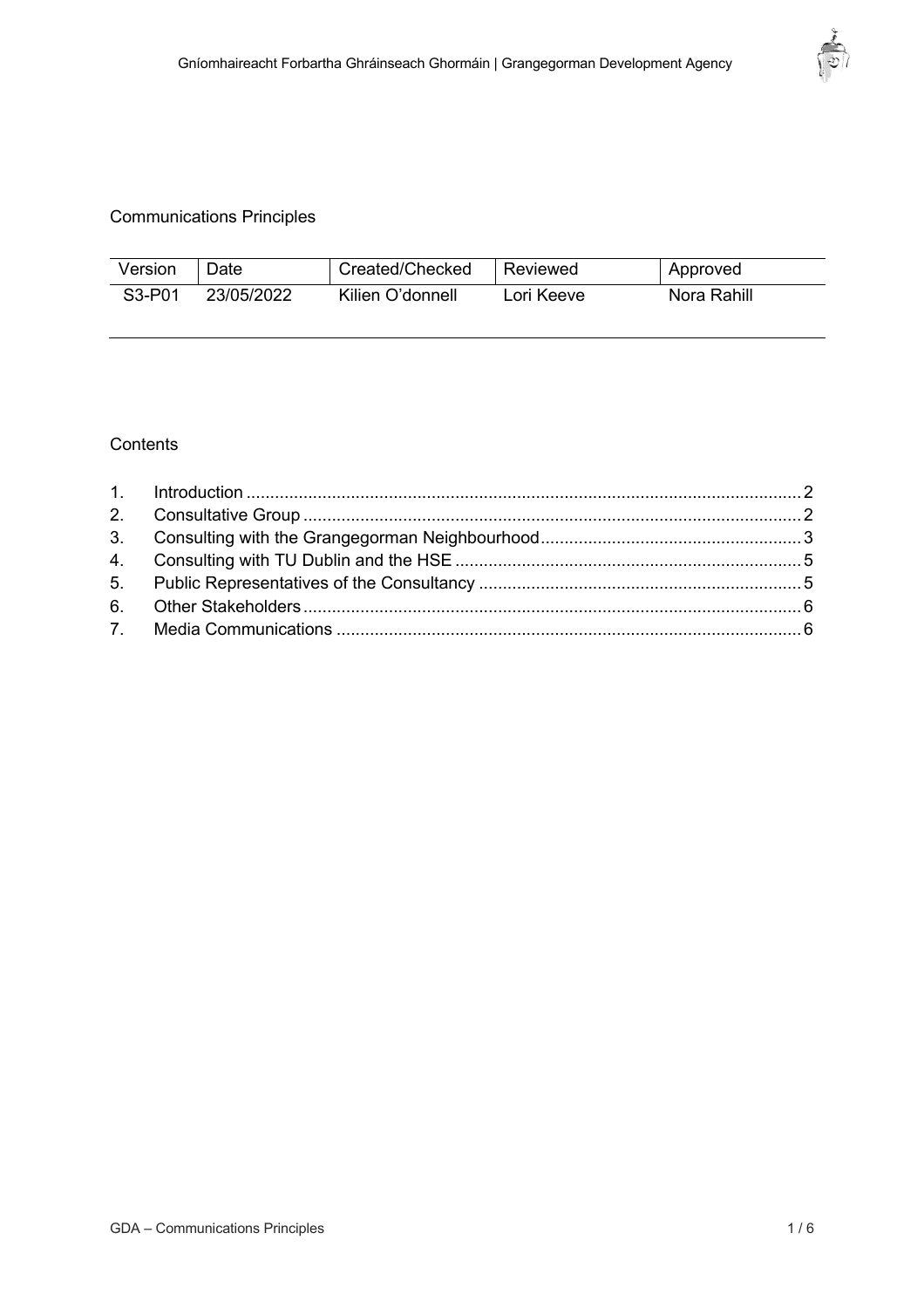

### 1. Introduction

The Grangegorman Development Agency (GDA) is a state sponsored body charged with delivering a large infrastructural development project in the heart of Dublin and will implement a comprehensive communications policy.

The Grangegorman project carries, in addition to standard communications needs, specific communication and consultation requirements as enshrined in the GDA Act of 2005.

Section 22 of the Act requires the establishment of a Consultative Group and the Act mandates structured consultation on an ongoing basis over the life of the project, with this group whose members represent the following stakeholders:

- Residents living in the Grangegorman neighbourhood
- Patients and providers of healthcare services within the Grangegorman neighbourhood
- Dublin City Council
- TU Dublin
- Staff and the student body of TU Dublin
- Public representatives of the constituency
- The Health Service Executive
- Minister for Health and Children
- Minister for Environment, Heritage and Local Government
- Minister for Further and Higher Education, Research, Innovation and Science
- And any other body the GDA or the Minister for Further and Higher Education, Research, Innovation and Science considers relevant.

Section 12 of the Act sets out a quasi-'local authority development plan' process for the preparation, display and adoption of the Strategic Plan and Section 9 requires, amongst other functions, the arranging of a communications strategy.

### 2. Consultative Group

The Consultative Group is a key formal mechanism for consultation. Containing all the stakeholders it offers an opportunity for dialogue, information exchange and feedback between the stakeholders and the GDA.

Framework consultation principles for this group are:

- Meetings should occur at appropriate stages reflecting the important phases of the project, rather than on a fixed calendar basis. This will facilitate the most effective contribution of this group to the process;
- Notice of key project events should be circulated to the group between meetings;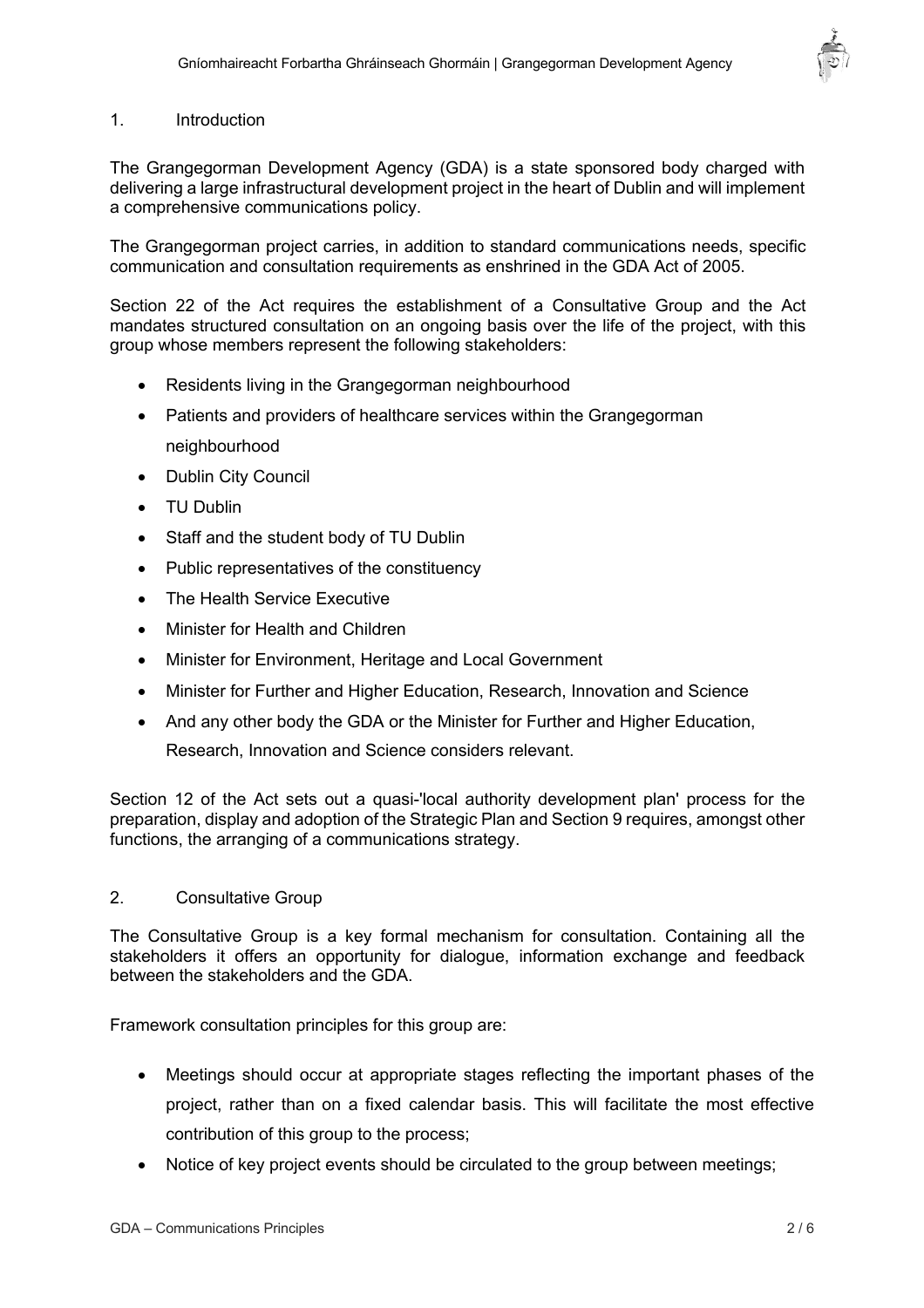

- Information and presentations provided to the group should be available on the GDA's website;
- Members of the group can assist the GDA in enabling engagement with their particular stakeholder;
- Individuals who can assist and inform the work of the group, e.g. An Garda Siochana and Dublin City Council, may be invited to attend meetings for a particular discussion.

The individual stakeholders represented on the group will, of course, require individual consultation opportunities which would support and amplify the work of the Consultative Group.

Framework consultation principles for the individual stakeholders, grouped into four broad categories, are set out below.

## 3. Consulting with the Grangegorman Neighbourhood

### 3.1. Background

The Grangegorman neighbourhood includes multiple resident organisations, voluntary bodies and partnership organizations. To date, a total of 59 organisations have been registered under the process set out in Schedule 4 of the Act.

In overview, consultation should aim to provide a framework for disseminating information and for addressing the needs and concerns of people living within the bordering communities of the new Grangegorman development and can do so by establishing:

- a mechanism for local communities to identify community aspirations in relation to the development;
- a framework for local communities to contribute ideas that will enable best community value to be drawn from the development, and
- a means to keep people up-dated on all relevant aspects of the development.

### 3.2. Local Community Groups

There are a wide number of community and voluntary projects/groups in the north west inner city dealing with a wide range of issues including, childcare, youth, drug use, education, family support, capacity building, resource centres, intercultural issues etc. A local community networking infrastructure - **The North West Inner City Area Network** - has been operating in the area since 1997 and the majority of community & voluntary groups are affiliated to this network. In addition a **Community Forum** representative of all Local Authority Flat Complexes is well established in the area. **The Grangegorman Residents Alliance** has been established - made up of local residents' representatives in the immediate surrounding areas of the Grangegorman complex. A **Grangegorman Community Forum** was formed with the aim of ensuring a strategic and consultative approach to the development.

These local groups are active and are well positioned to participate in consultation events organized by the GDA.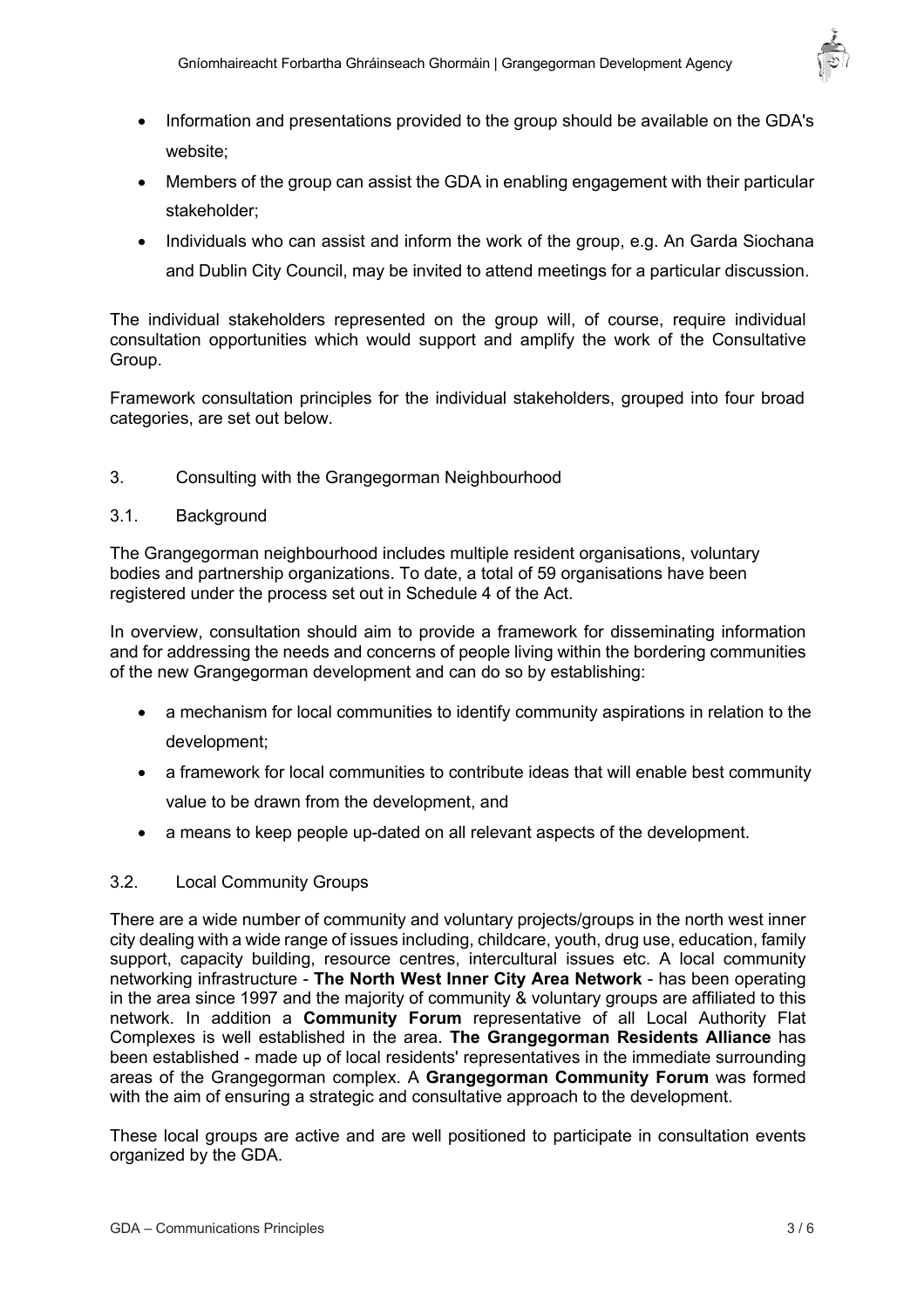

## 3.3. The Strategy

The following principles shall be the strategy in relation to this strand of consultation:

- Community consultation will be meaningful, creative, and flexible;
- The GDA is committed to a serious engagement based on mutual trust and respect;
- Consultation should inform decisions;
- The process should be an extensive participative process aiming to reach all local residents (or resident representatives) and relevant stakeholders;
- The process should aim to ensure that residents who are not affiliated to formal residents groups or local networks are also consulted, and
- The GDA will convene and organise meetings to facilitate participation.

In summary, every effort will be made to keep the local community and other key parties fully briefed about the project on an on-going basis

### 3.4. Aspects of consultation

There are two very broad aspects to the consultation process namely **(1) Physical Planning** i.e. in terms of the Strategic Plan, and follow-on construction and **(2) Facilities/services** which will form part of the development and which will provide public services for the community, the city and the state.

The communications/consultative process shall embody the following components:

- **A 'key contact person'** in the Agency will liaise and network with the community;
- Preliminary scoping consultations will take place with all **stakeholders and local residents;**
- Consultation will also take place with **local businesses** (particularly small businesses who could avail of the planned TU Dublin incubation centre);
- **Intensive consultation** will take place with residents regarding the Strategic Plan:
	- o to elicit community aspirations, and
	- $\circ$  to identify services/facilities that can be best designed to serve TU Dublin and HSE (the main planned occupants of the development) and the community e.g. schools, parks, sports/leisure facilities, a general library, the library facilities of TU Dublin, and Primary Health Care facilities of HSE.
- **Regular community meetings** will take place to up-date stakeholders of progress;
- An up to date **Community Consultation Page** will be maintained on the Agency website: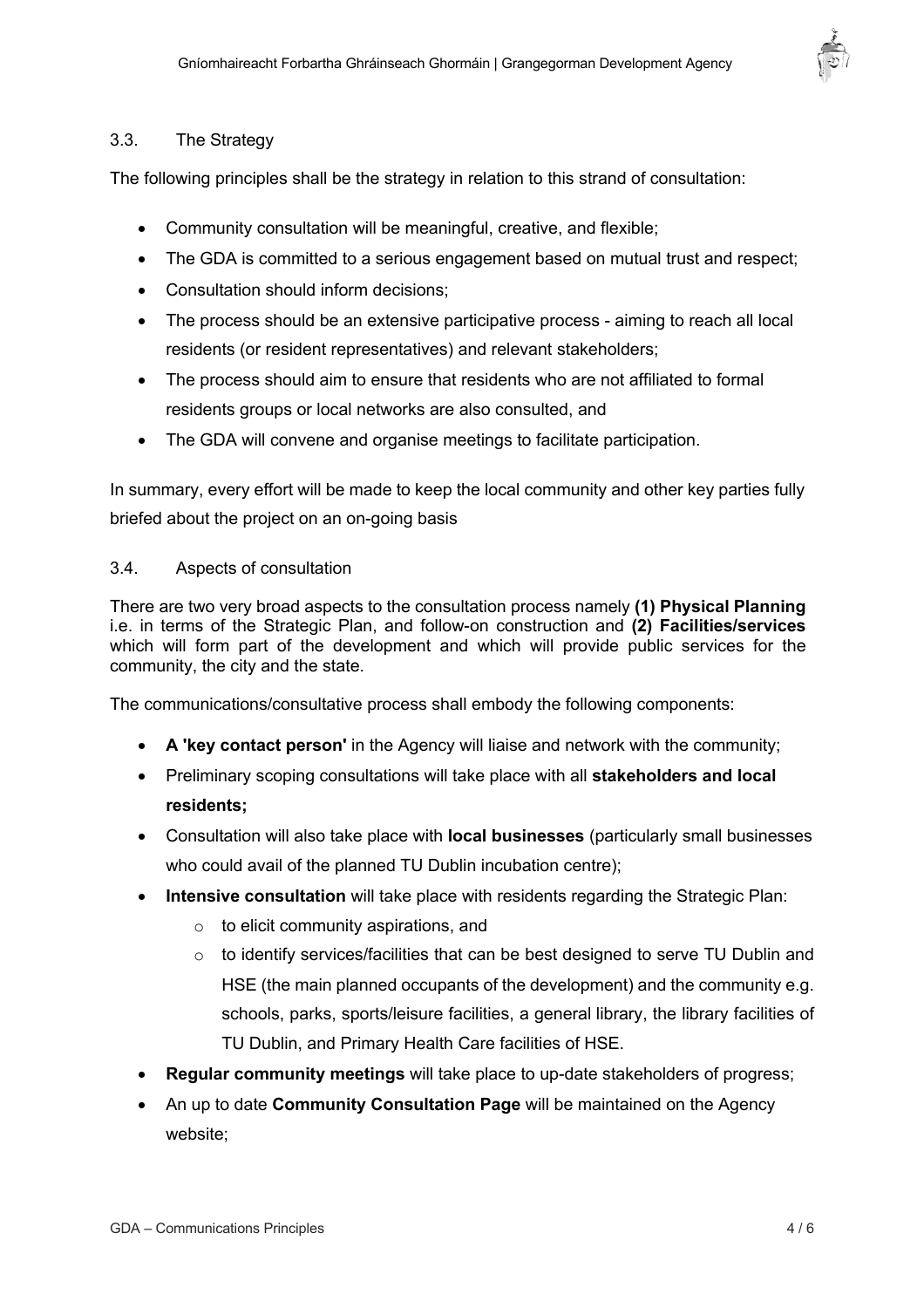

- Regular **'newsletter mail-shots'** will be distributed to all households, organisations, agencies, businesses in the area;
- Communication in relation to **planning applications for developments** will occur; and
- On-going communication will be maintained during the **construction phase**.

# 4. Consulting with TU Dublin and the HSE

## 4.1. Background

The GDA is committed to close engagement with TU Dublin and HSE in relation to their planned facilities for the site and views a close partnership approach as being vital.

### 4.2. TU Dublin

TU Dublin has established a campus planning office which provides a central point of contact for the GDA and greatly facilitates close and productive engagement.

The staff and students of TU Dublin participate in formal structures within TU Dublin in relation to the project and the GDA will engage and support those structures. Also, the GDA will establish individual relationships with those groups so that their concerns and views, whether similar or different from those of the corporate TU Dublin organisation, are input into the process.

### 4.3. HSE

As with TU Dublin, the HSE's establishment of a project team greatly assists effective communication and the GDA will ensure that this team is fully facilitated through provision of documentation and meetings with the GDA's advisers.

Within the HSE, structures exist for staff consultation and also for consultation with the patients of St. Brendan's Hospital. As with TU Dublin, the GDA will support those structures and also engage outside those structures with these stakeholders.

These strands of consultation will be comprehensive and substantial and will extend through the master planning phase into the implementation phases.

## 5. Public Representatives of the Consultancy

A number of TD's and Councillors participate on the Board of the GDA or on the Consultative Group. Through membership of these groups these individuals are kept informed of project developments and can offer important inputs at key stages of the process.

The GDA is committed to ensuring that all public representatives, including those not members of the Board or the Consultative Group, are well informed and offered opportunities to represent the views of their constituency. To achieve this:

• notice of key project events should be circulated to all the public representatives, and